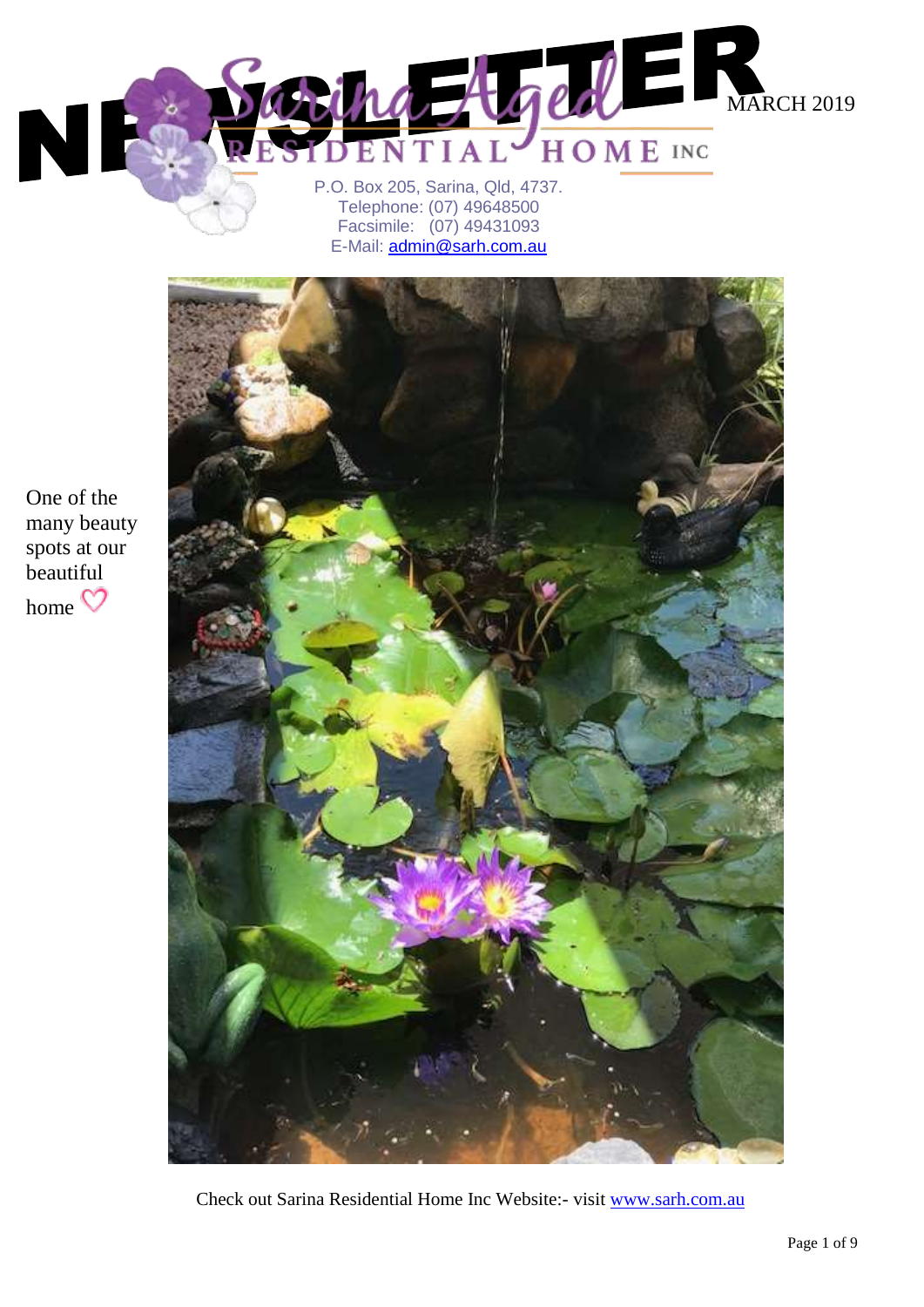*Well 2019 is already speeding by with Easter just a few days away. Don't forget to get some tickets in our multi prize raffle – 10 delicious prizes to be won! Just \$1 per ticket! See Lyn or Tracey to buy yours now!*







 *Speaking of Easter our crafty residents have been very hard at work creating beautiful Easter Bonnets! Great work indeed!*





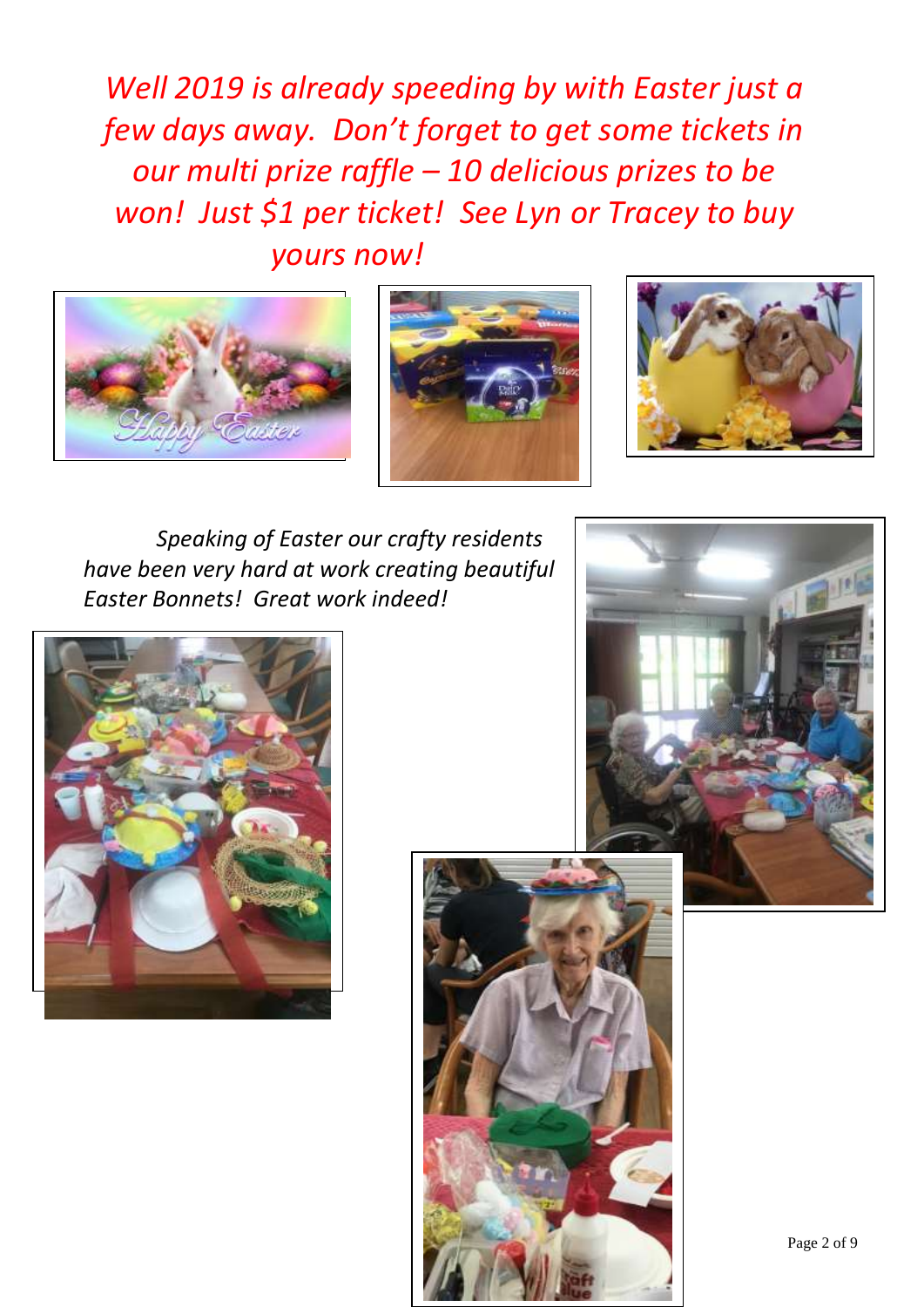

*What a commendable effort by our very own Alma Tuck! Alma has spent many painstaking hours crocheting over 16 blankets and many beanies all to be donated to the Women's Shelter in Mackay! There will be lots of Mums and kids quietly grateful to you this Winter Alma.* 

*A warm smile is the universal language of kindness and friendship.*



*We all extend a warm welcome to the newest members of our family – residents Annie, Dorothy Phil and Anna and staff members Nadene, Tanya and Mey!*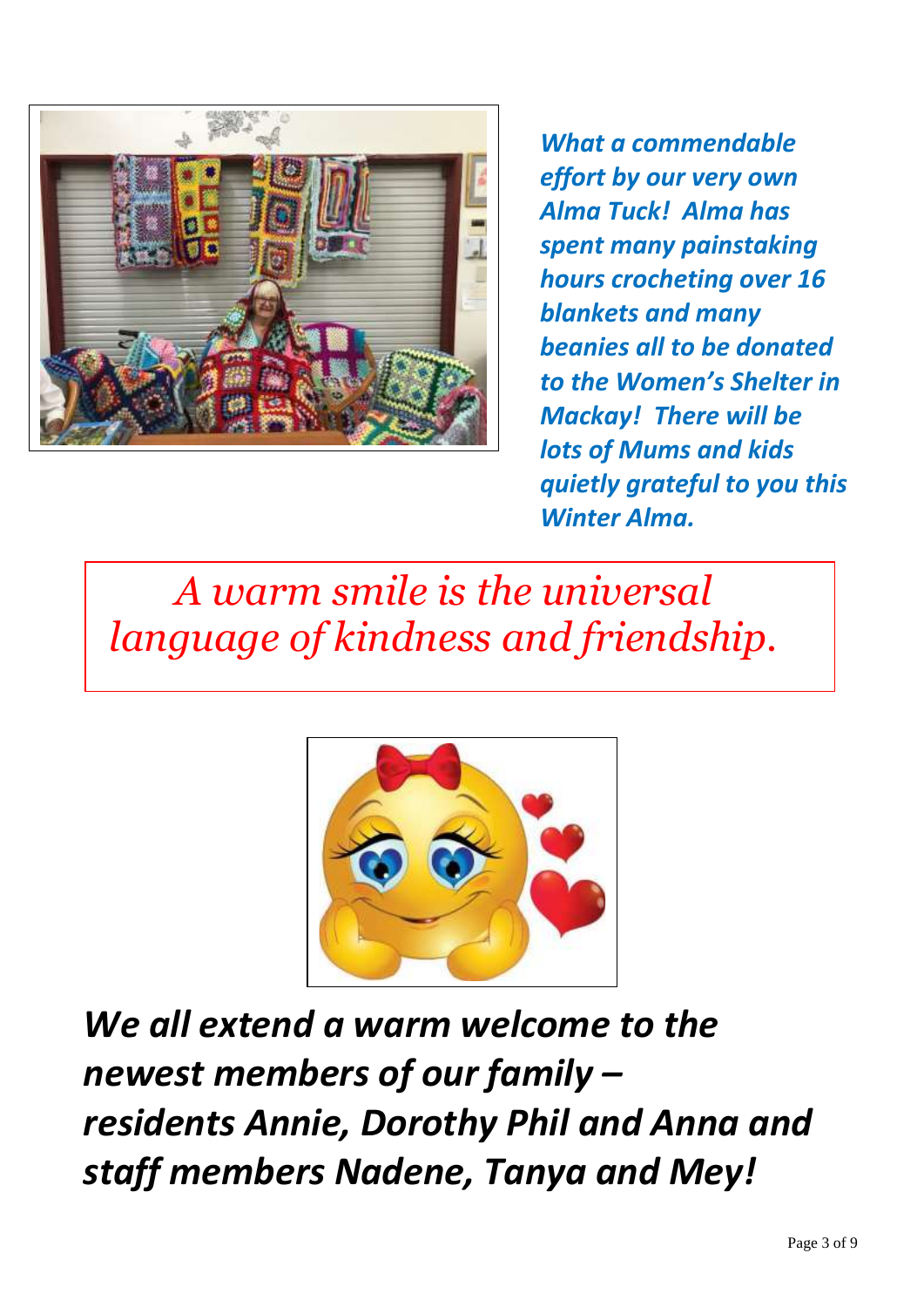# *GAMES AND COFFEE CLUB*







*The Games and Coffee Club is being* 



# *thoroughly enjoyed on a Wednesday afternoon!*





*Our dear little birds have returned to the Lavender gardens and rebuilt their nest – this time on top of the nesting box we supplied! Guess you can't argue with nature!*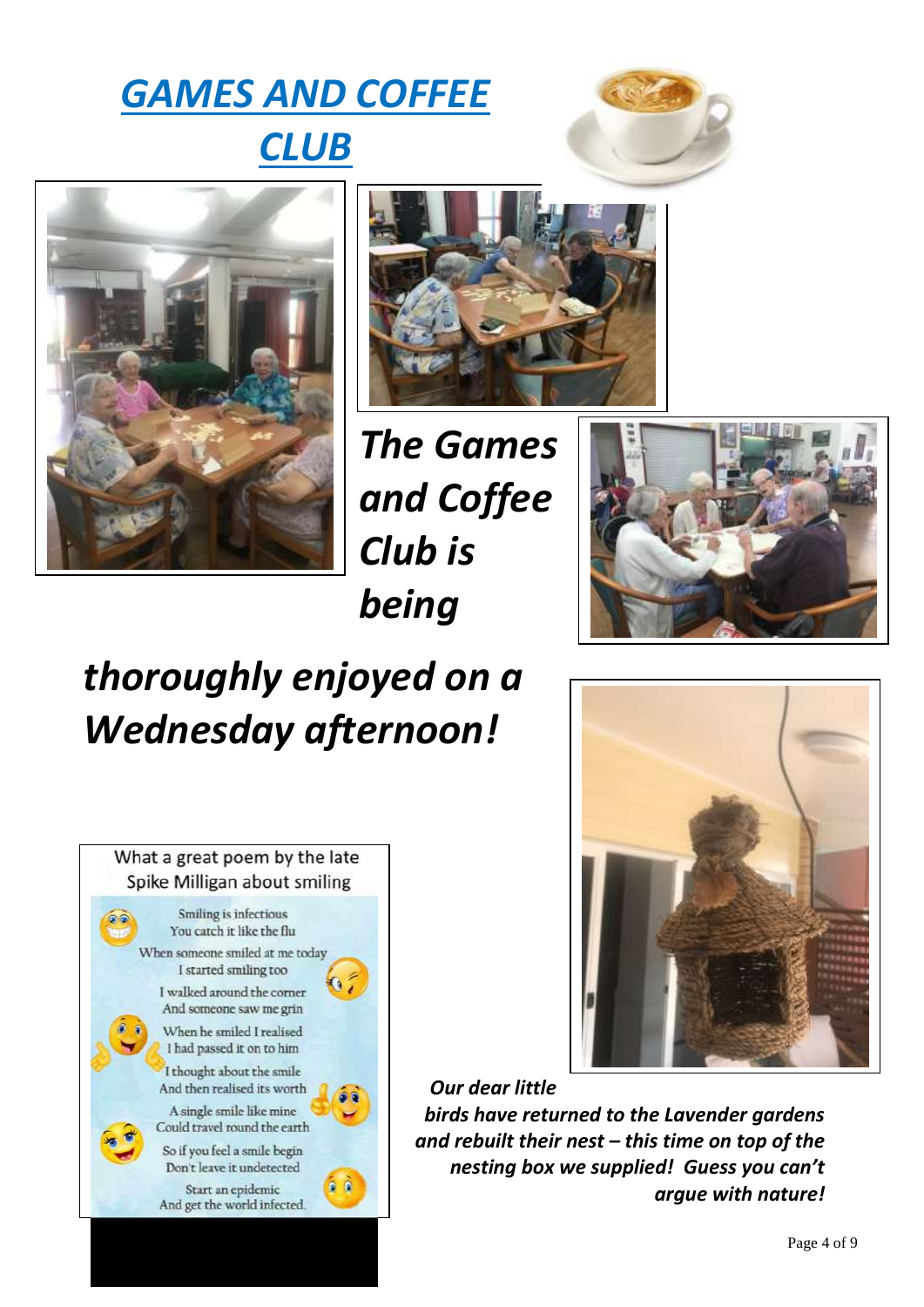## *Visit from Aurizon*

**We were extremely fortunate to receive a visit from the workers at Aurizon! They all chipped in to help beautify the grounds of our home – they weeded, gardened, refreshed the animal cages and then enjoyed morning tea and mingling with residents! We cannot express our gratitude enough – and look forward to a return visit!**













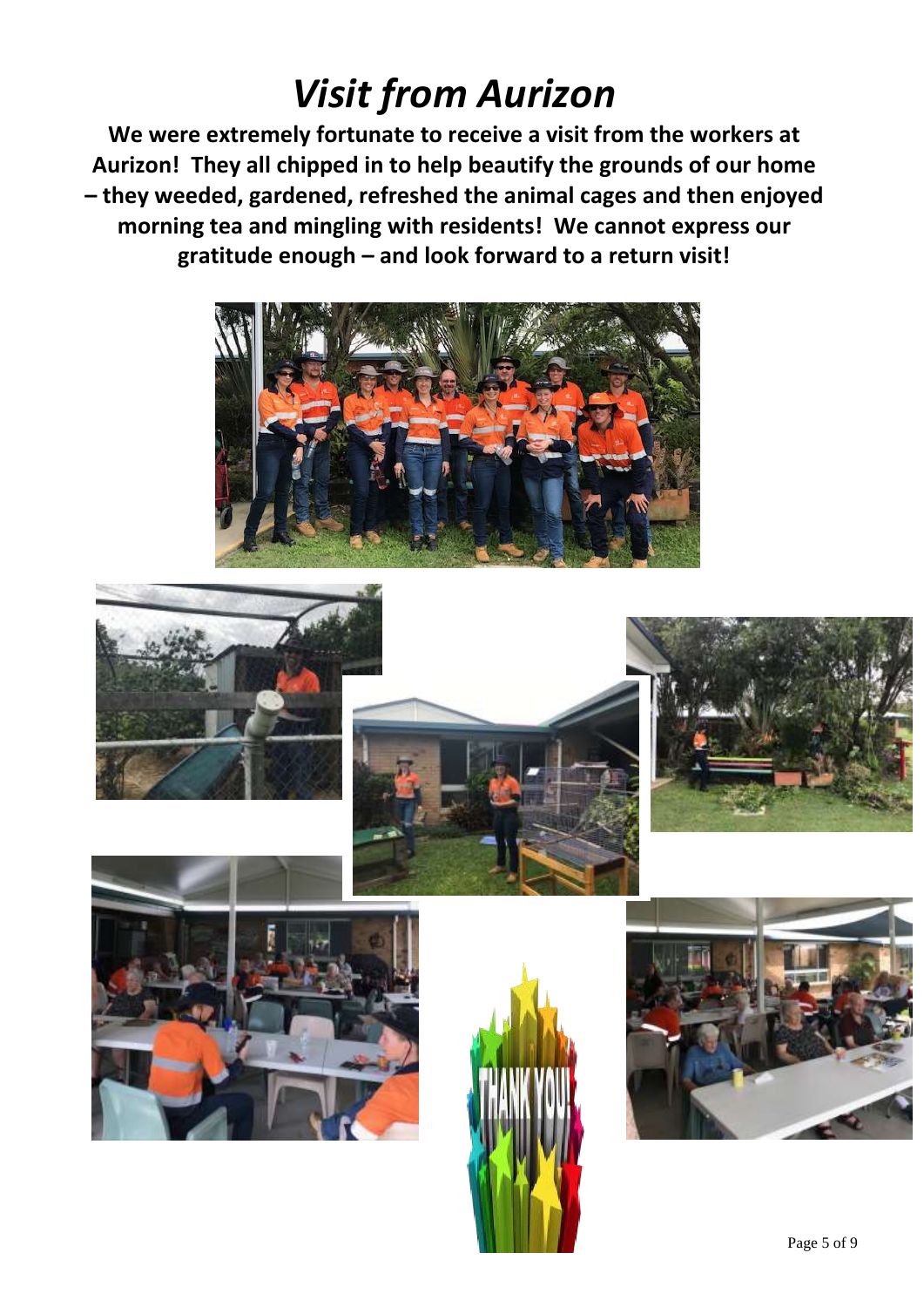*We recently purchased a mini keyboard for the activity room! How amazing to both hear and see the joy and sounds that have been produced!*









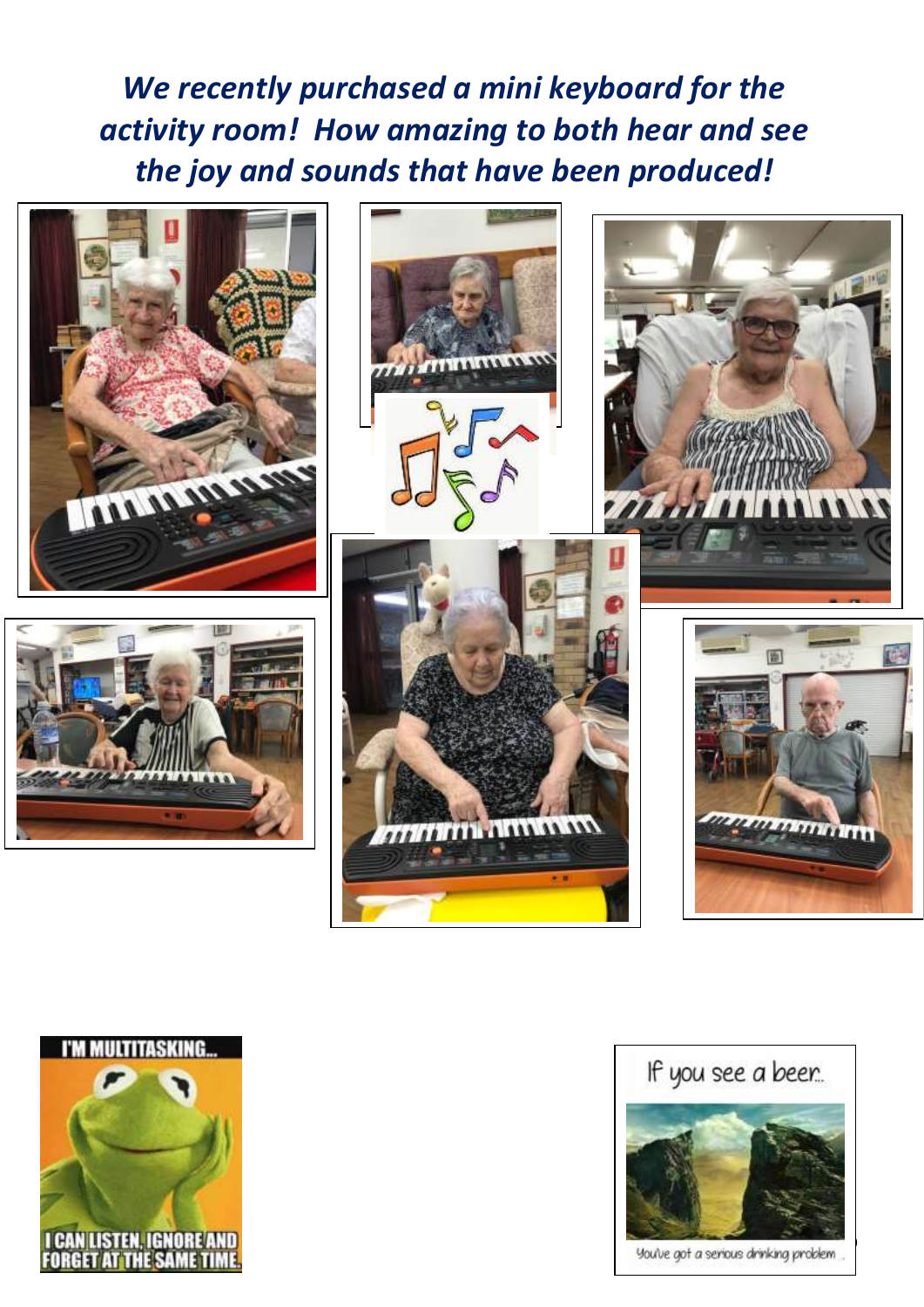### *THANKYOU ROTARY*

*A huge thankyou to the local Rotary members for giving our bus a much needed facelift! They scrubbed and cleaned and polished and I'm sure all will agree the end result was nothing less than outstanding! We are very appreciative of your time and efforts .*











**Wrinkles mean you laughed, Grey hair means you cared Scars mean you have lived**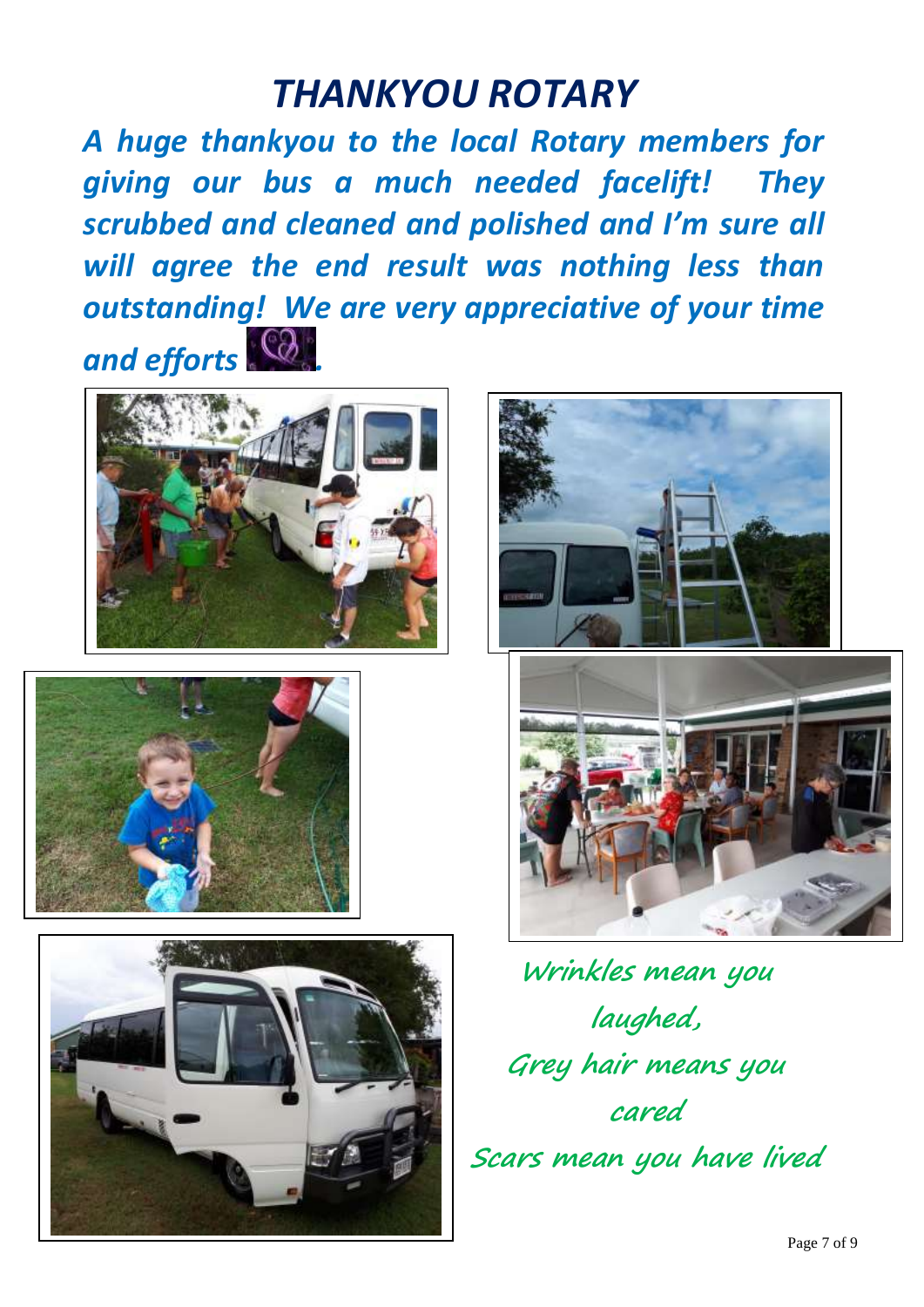

I

Aileen Shanks recently celebrated her 90th Birthday. She had a lovely day with her family.







And great excitement for Elma Campbell recently when her beautiful granddaughter Kate married the love of her life Kieran – over in Ireland! And look at that gorgeous little Evee in attendance







Never a dull moment in the activity room  $\odot$